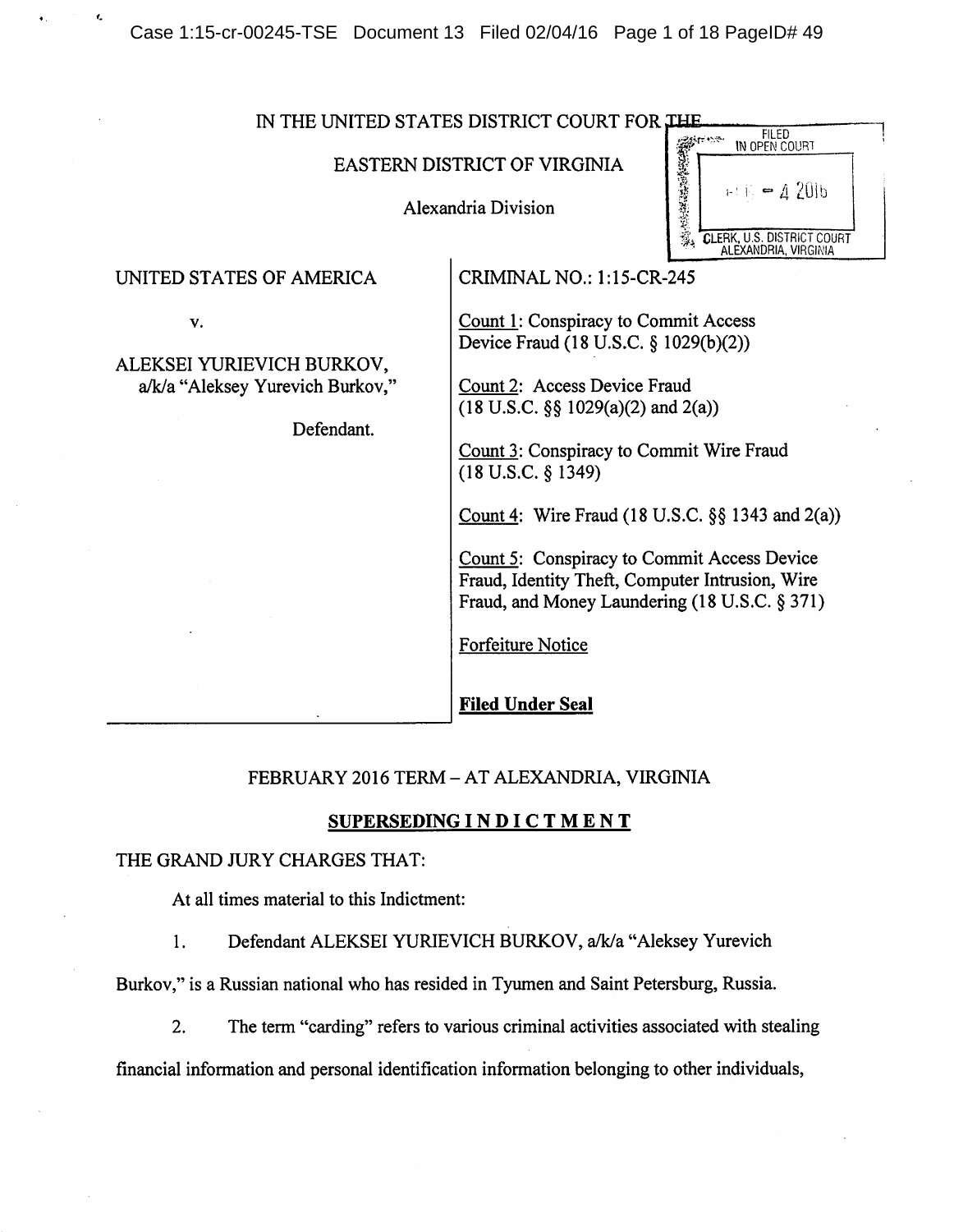including information associated with credit cards, bank cards, debit cards, or other access devices (collectively, "payment cards") – and using that information to obtain money, goods, or services without the victims' authorization or consent. The stolen payment card information often includes, among other things, the card type (e.g., credit or debit), account holder's name, account number, card verification value or code ("CVV" or "CVC"), and the expiration date of the card. The term "card shop" refers to an online store that sells stolen payment card information. The term "dump" refers to the unauthorized copying of all the information contained in the magnetic strip of an active credit card, such as the card number and expiration date, with the intention of illegally making a fake credit card that can be used by cybercriminals to make purchases.

3. In a typical payment card transaction, after a payment card is swiped through a magnetic stripe reader, the software at the point-of-sale terminal transmits payment card information and transactional information (e.g., price and merchant identification number) electronically to an acquirer. An acquirer is a financial institution that initiates and maintains contractual agreements with merchants for the purpose of accepting and processing payment card transactions. The acquirer electronically routes the transactional and payment card information it receives through the appropriate card network (e.g., Banknet for MasterCards and VisaNet for Visa cards) to the cardholder's issuing bank to be approved or declined. The credit card issuer receives the transaction information through the card network and checks, among other things, whether the transaction is valid, the cardholder has a sufficient balance, and the account is in good standing. The card issuer then electronically transmits an approval or declination response code through the appropriate card network to the acquirer, which forwards it to the merchant.

 $\overline{2}$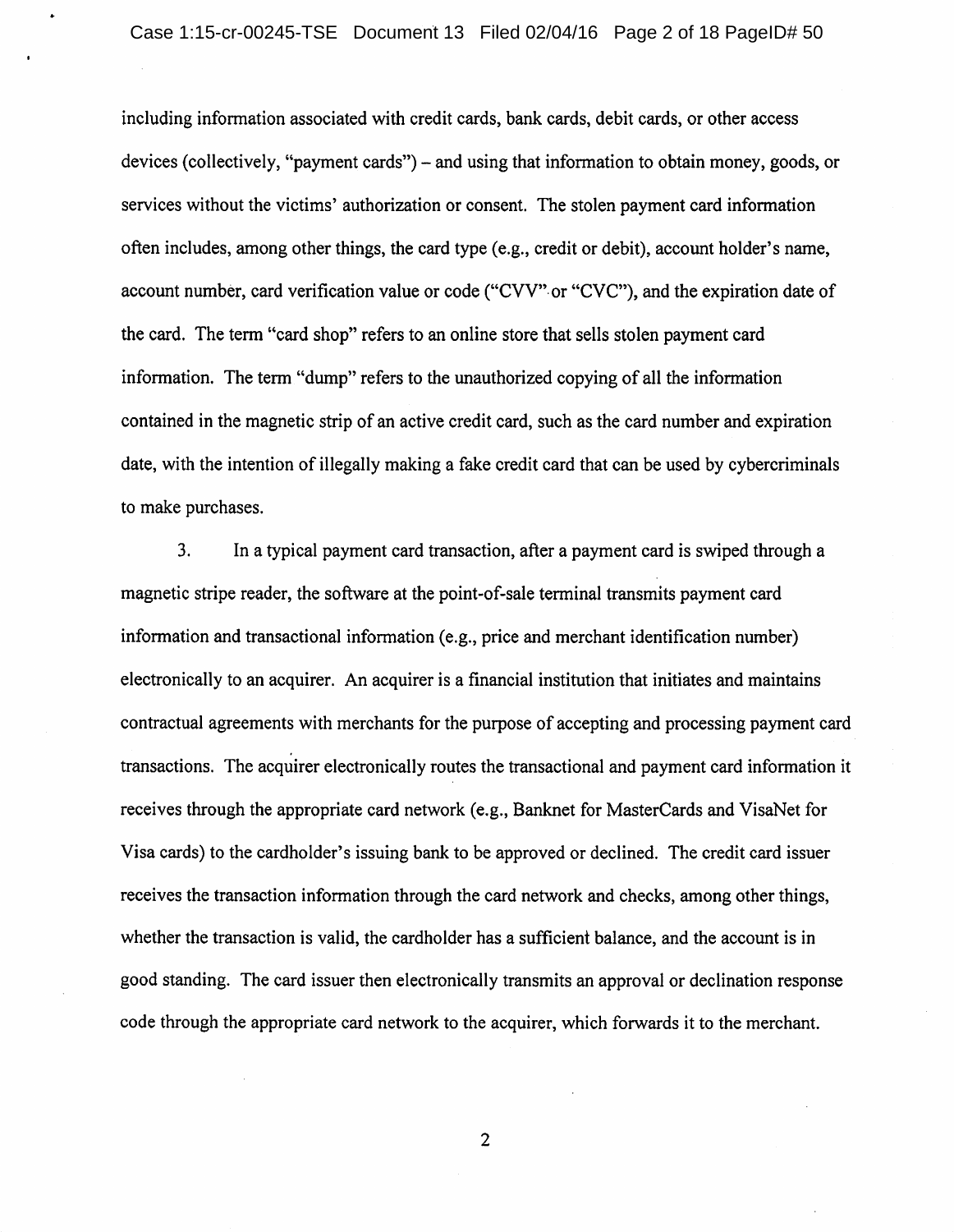4. At all times material to this Indictment, the data center of a particular major U.S. credit card company ("Company-1") for processing payment card transactions was located outside of the Commonwealth of Virginia.

5. At all times material to this Indictment, a major bank that issues credit cards ("Bank-1") had its corporate headquarters in McLean, Virginia, in the Eastern District of Virginia.

6. From at least early 2009 through at least August 2013, BURKOV controlled and operated a card shop known as Cardplanet LLC and Cardplanet.cc ("Cardplanet"), which did business through the website www.Cardplanet.cc (the "Cardplanet Website"). The Cardplanet Website, which contained the user interface for customers who bought stolen payment card data, was hosted on a server located outside the United States. Cardplanet sold payment card data for virtually all major U.S. payment cards, including cards under the Company-1 brand and issued by Bank-1. To date, stolen card data sold on the Cardplanet Website has resulted in estimated fraud losses exceeding \$20,000,000.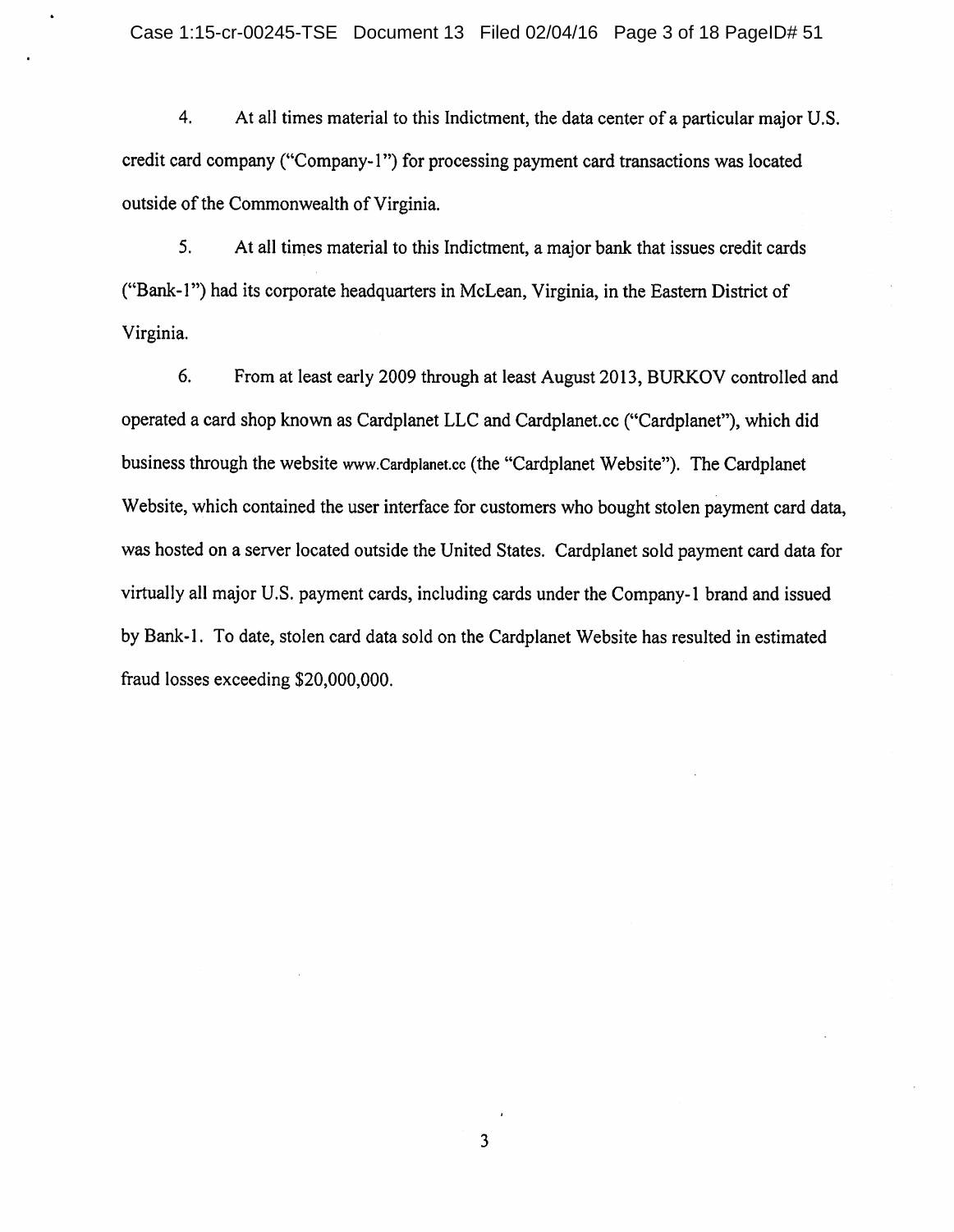## **COUNT ONE**

(Conspiracy to Commit Access Device Fraud)

#### The Scheme to Defraud

 $7.$ From at least early 2009 through at least August 2013, in the Eastern District of Virginia and elsewhere, the defendant,

# ALEKSEI YURIEVICH BURKOV, a/k/a "Aleksey Yurevich Burkov,"

did knowingly and with intent to defraud, combine, conspire, confederate, and agree, with other persons known and unknown to the Grand Jury, to traffic in and use one and more unauthorized access devices, to wit, payment card account numbers and card verification values, during a oneyear period, and by such conduct obtain things of value aggregating \$1,000 and more during that period, to wit, lines of credit associated with numerous payment cards, including, but not limited to, Company-1 cards with account numbers ending in 1149 and 9022, respectively, in violation of Title 18, United States Code, Section 1029(a)(2).

## **Manner and Means**

8. As a part of the fraudulent scheme, in order to promote Cardplanet, BURKOV advertised the Cardplanet Website on underground carding forums to which he belonged. To distinguish Cardplanet from other card shops, BURKOV advertised Cardplanet as the only service that would refund the price of invalid card data. Further, in order to maintain a constant supply of stolen credit and debit card data that would be sold on the Cardplanet Website, BURKOV solicited sales of stolen payment card data by other cyber criminals on carding forums.

 $9<sub>1</sub>$ Through the Cardplanet Website, BURKOV offered for sale data from more than 150,000 compromised payment cards – including cards branded in the names of the largest credit

 $\overline{4}$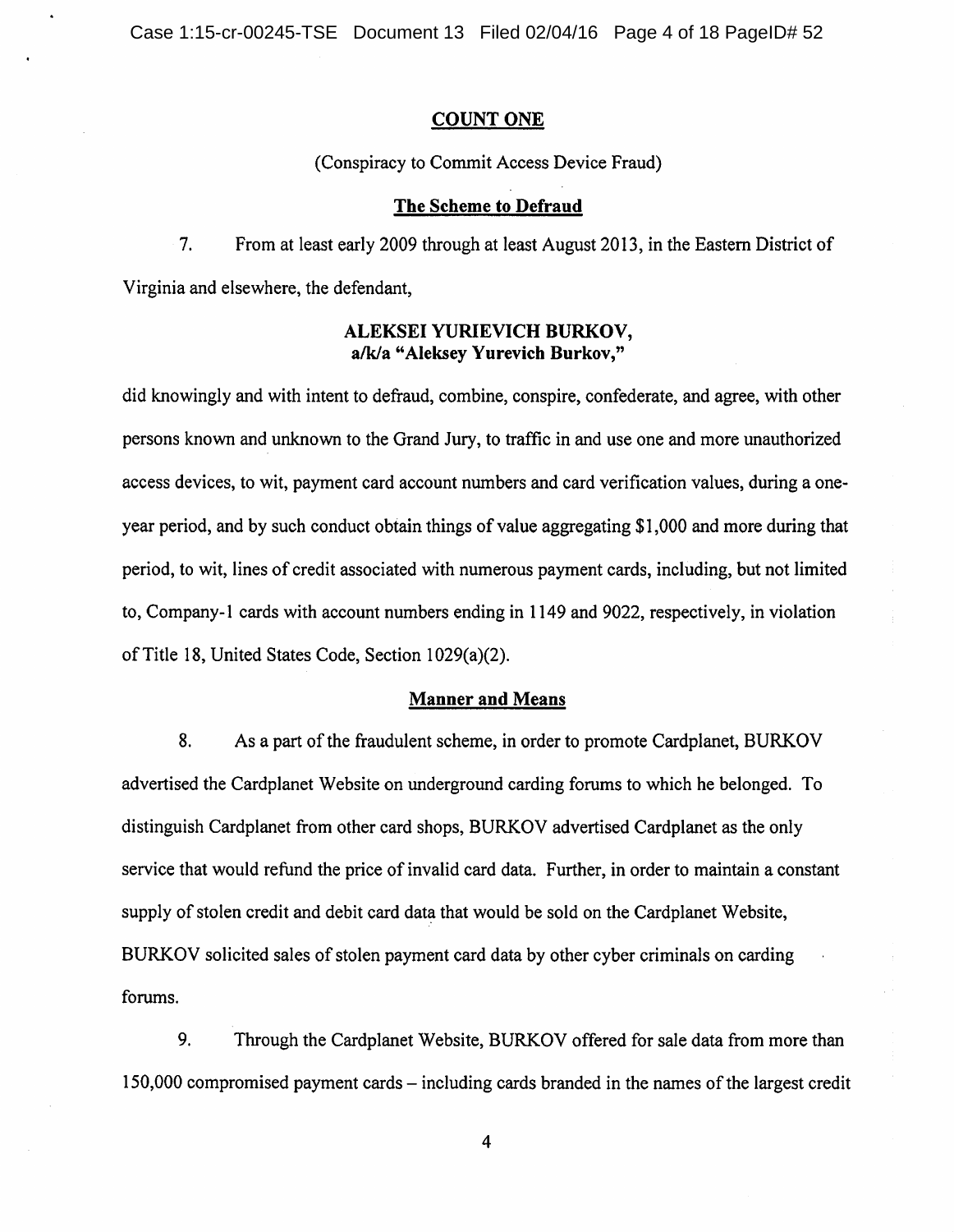card companies in the United States - knowing that such stolen data would be used to create counterfeit cards in order to make fraudulent purchases. The price for stolen data from one card varied between \$2.50 and \$60, depending on the card type, country of origin of the card, and the availability of the cardholder's personal identifying information, such as the cardholder's name and address. The compromised cards included at least tens of thousands of cards which had been issued to cardholders in the United States, some of whom were residents of the Eastern District of Virginia. Many of the compromised cards had been issued by Bank-1, which was headquartered in the Eastern District of Virginia.

 $10.$ As a further part of the fraudulent scheme, in order to encourage potential customers to buy stolen payment card data from Cardplanet, BURKOV offered a fee-based service, named "checker," on the Cardplanet Website which enabled customers to instantly validate stolen payment card numbers that the customer purchased. BURKOV also promised to replace payment card numbers that were found to be invalid by the checker.

11. Cardplanet accepted payment through digital currency services such as Liberty Reserve and WebMoney, which were favored by cyber criminals because these services generally did not verify the identity of their account holders. Cardplanet also used conventional money transfer systems such as Western Union and MoneyGram, through which transactions could be completed using intermediaries known as "money mules," thereby concealing the true identities of the customers.

 $12.$ As a further part of the fraudulent scheme, co-conspirators who purchased stolen payment card data on the Cardplanet Website encoded the data on counterfeit cards embossed with the corresponding payment card company's logo, without the payment card company's knowledge or consent. These co-conspirators then used the counterfeit payment cards to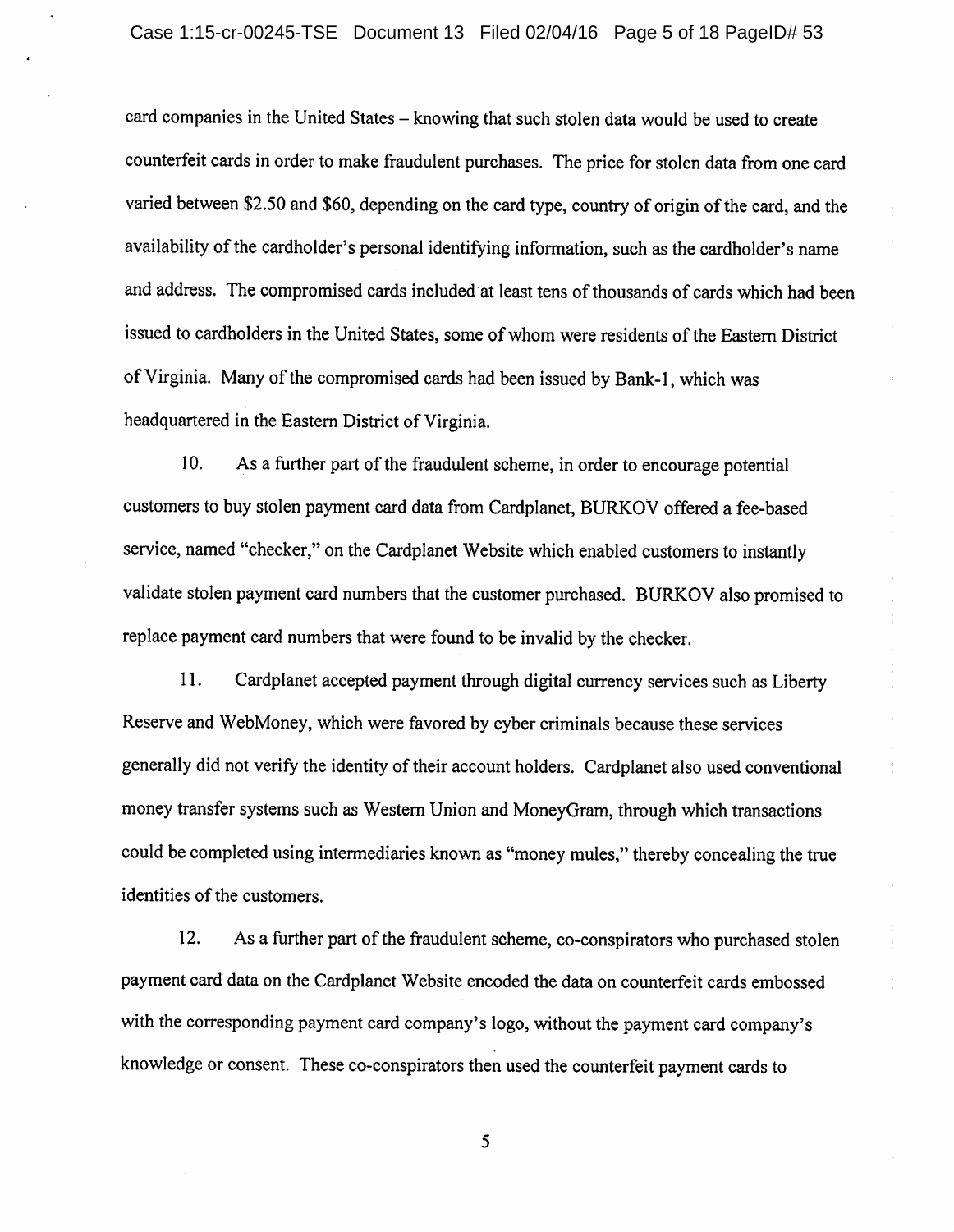purchase goods and services from merchants throughout the United States and elsewhere, including merchants located in the Eastern District of Virginia. A portion of the fraudulent purchases were made in person, by presenting the counterfeit payment card to the merchant. Other purchases were made over the Internet, without the fraudulent card being present. To date, the stolen payment card data that BURKOV sold on the Cardplanet Website were used in fraudulent transactions with an estimated aggregate value exceeding \$20,000,000.

## **Overt Acts**

 $13.$ It was a further part of the conspiracy that the following acts in furtherance of and to effect the object of the above-described conspiracy were committed in the Eastern District of Virginia and elsewhere:

On or about November 13, 2011, BURKOV made a posting on a Russiana. language carding forum which advertised the Cardplanet Website as a purveyor of "CVV2 Cards" & DUMPS." The posting indicated that prices for "CVV2 Cards" were between \$2.5 and \$10 per card, while the price for "dumps" were between \$12 and \$35.

b. On or about November 17, 2011, BURKOV made another posting on another Russian-language carding forum to promote the Cardplanet Website. That posting indicated that Cardplanet used automated billing through WebMoney and Liberty Reserve, had a good selection of cards and dumps, and based prices on market demand.

 $\mathbf{c}$ . On or about February 3, 2012, a co-conspirator not named as a defendant herein engaged in a financial transaction at a fast food restaurant in Richmond, Virginia, in the Eastern District of Virginia, using a counterfeit Company-1 small business charge card encoded with stolen card data sold on the Cardplanet Website.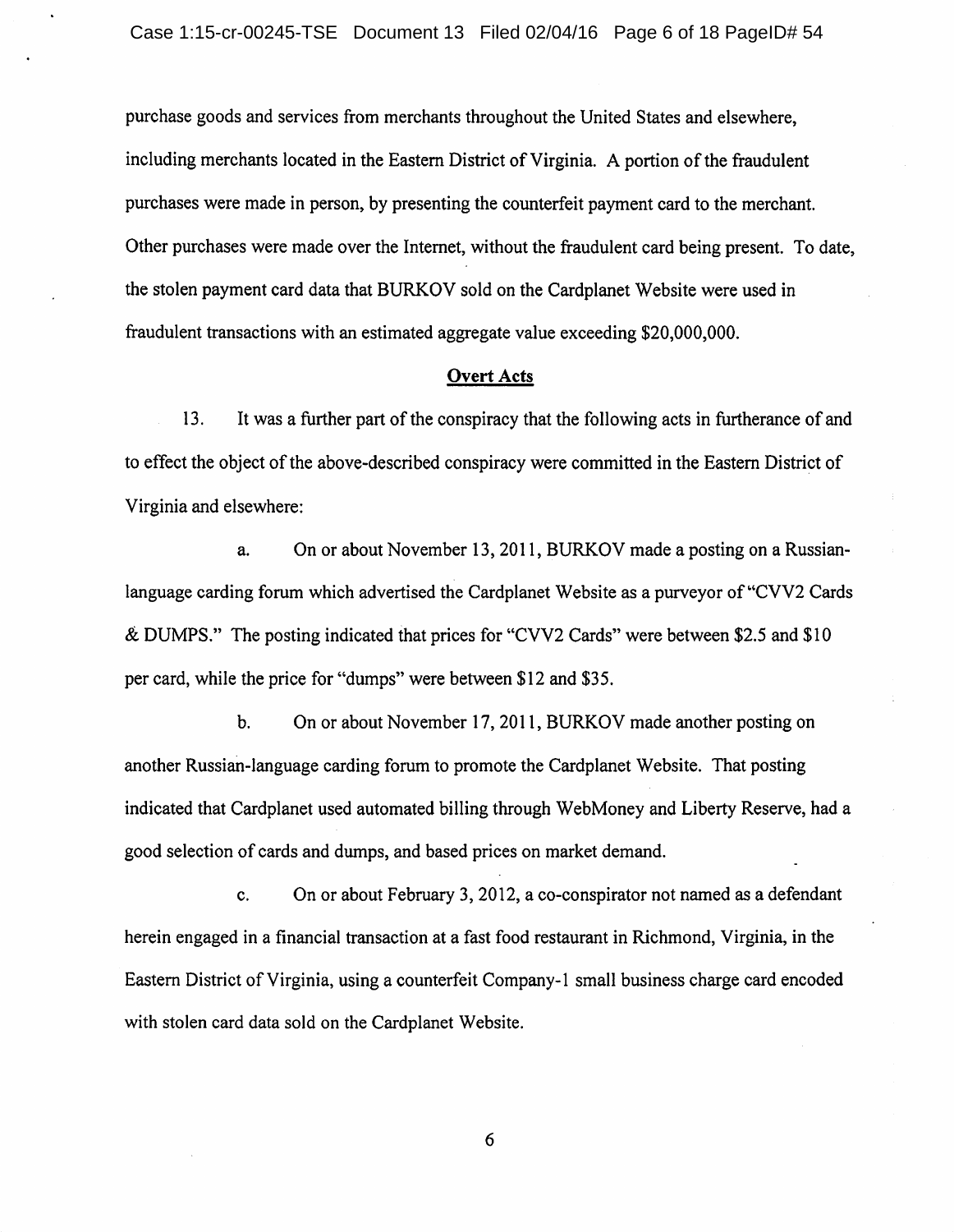$d.$ On or about March 15, 2013, a co-conspirator not named as a defendant herein engaged in a financial transaction at a convenience store in Fredericksburg, Virginia, in the Eastern District of Virginia, using another counterfeit Company-1 credit card encoded with stolen card data sold on the Cardplanet Website.

On or about December 3, 2013, BURKOV sold stolen data for six credit e. cards to an undercover agent through the Cardplanet Website.

(All in violation of Title 18, United States Code, Section 1029(b)(2))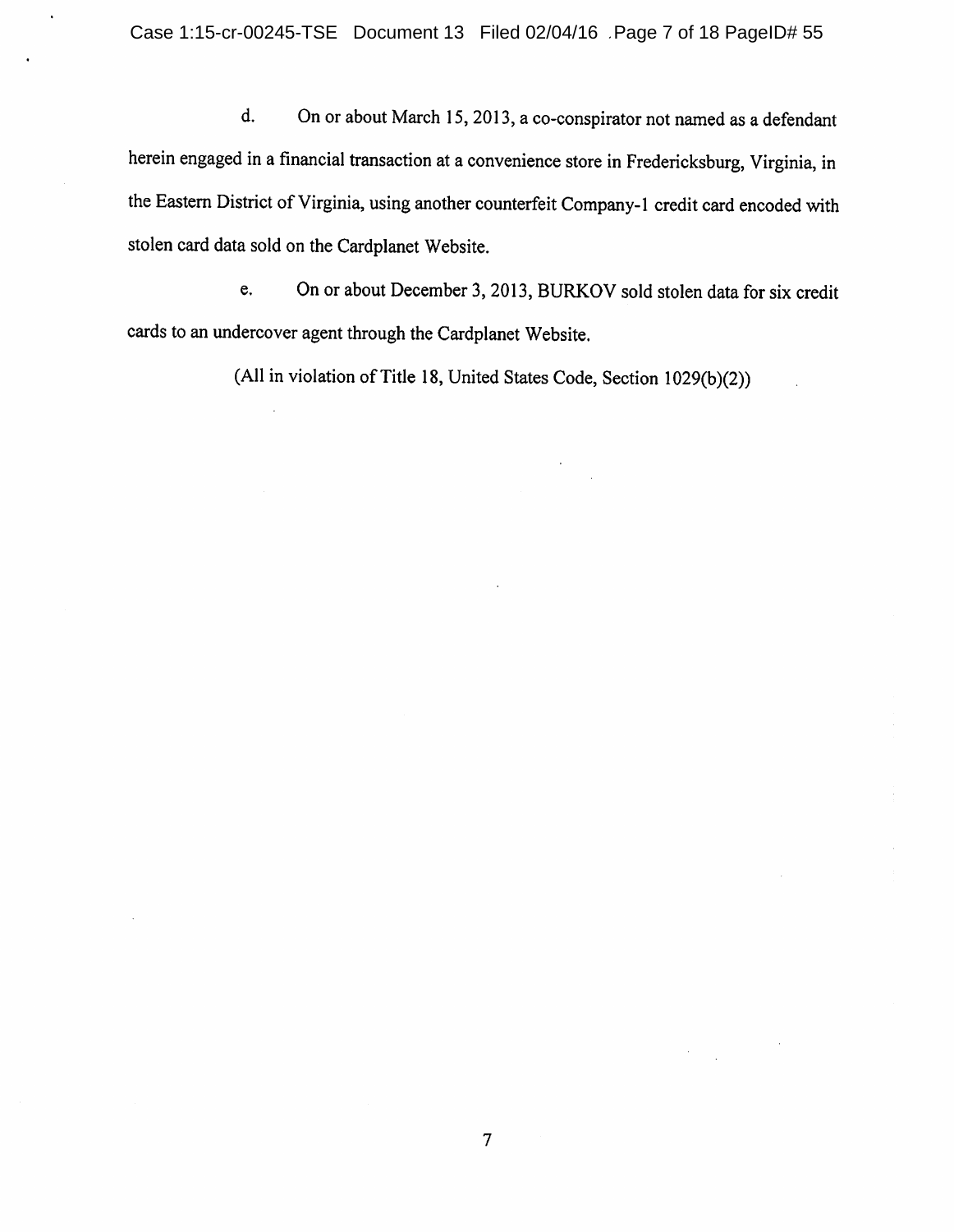Case 1:15-cr-00245-TSE Document 13 Filed 02/04/16 Page 8 of 18 PageID# 56

## **COUNT TWO**

## (Access Device Fraud)

## THE GRAND JURY FURTHER CHARGES THAT:

14. The factual allegations in Paragraphs 1 through 6 and 8 through 13 are re-alleged and incorporated as if fully set forth here.

15. From at least early 2009 through at least August 2013,

## ALEKSEI YURIEVICH BURKOV,

knowingly and with intent to defraud, did traffic in and use one and more unauthorized access devices, to wit, payment card account numbers and card verification values, during a one-year period, to wit, from January 1, 2012, through December 31, 2012, and by such conduct did obtain things of value aggregating \$1,000 and more during that period, to wit, lines of credit associated with numerous payment cards, including, but not limited to, Company-1 cards with account numbers ending in 1149 and 9022, respectively, said trafficking affecting interstate and foreign commerce, in that the trafficking occurred via the Internet, and between computers located inside the Commonwealth of Virginia, and computers located outside of the Commonwealth of Virginia.

(All in violation of Title 18, United States Code, Sections 1029(a)(2) and 2(a))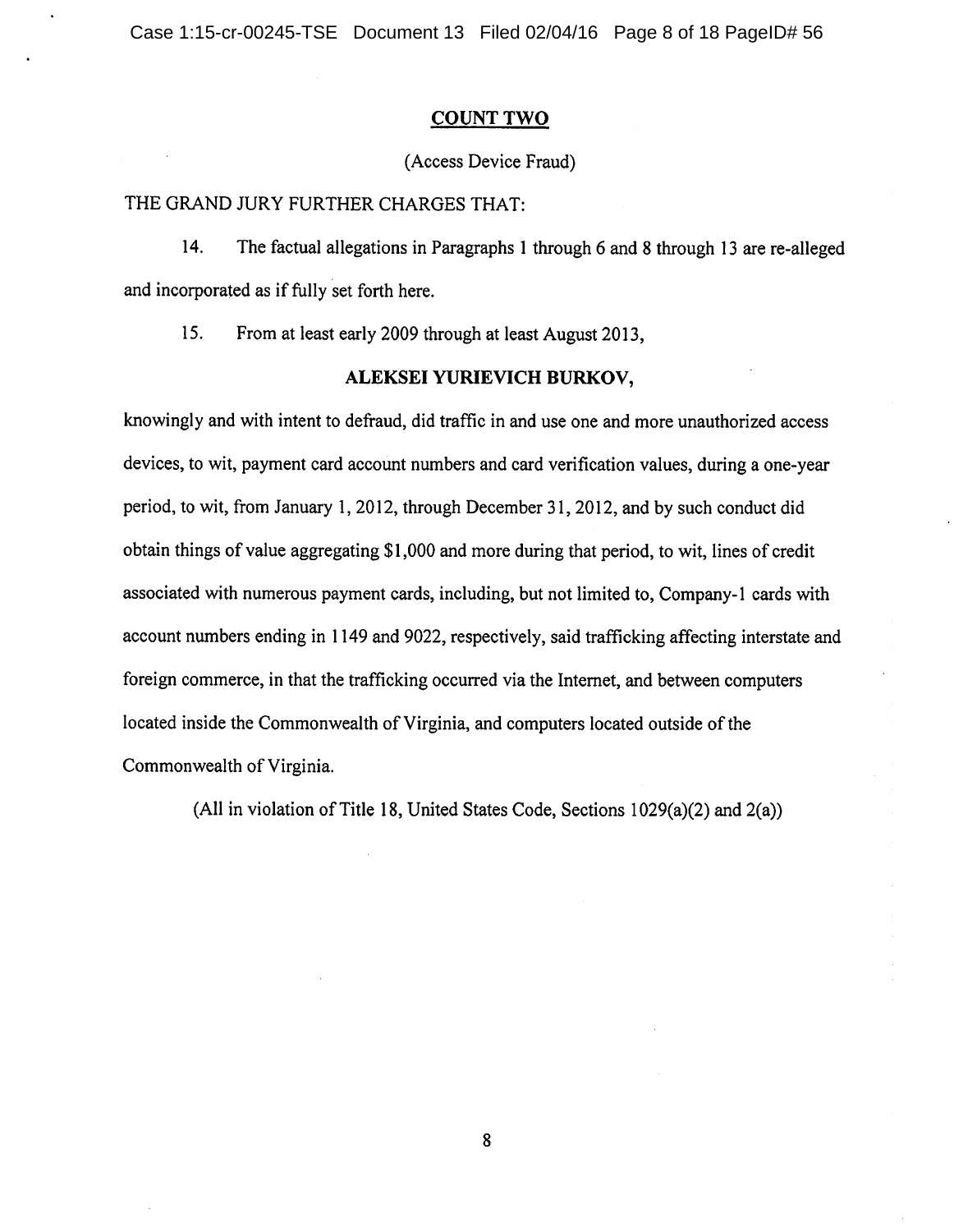#### **COUNT THREE**

(Conspiracy to Commit Wire Fraud)

THE GRAND JURY FURTHER CHARGES THAT:

16. The factual allegations in Paragraphs 1 through 6 and 8 through 13 are re-alleged and incorporated as if fully set forth here.

17. From at least early 2009 through at least August 2013, in the Eastern District of Virginia and elsewhere, the defendant,

#### ALEKSEI YURIEVICH BURKOV,

did knowingly combine, conspire, confederate, and agree, with other persons known and unknown to the Grand Jury, to devise and intend to devise a scheme and artifice to defraud, and for obtaining money and property, to wit, the scheme described in Paragraphs 8 through 12, such scheme affecting a financial institution, by means of materially false and fraudulent pretenses, representations, and promises, and for the purpose of executing such scheme and artifice, and attempting to do so, to transmit and cause to be transmitted, by means of wire communication in interstate and foreign commerce, certain writings, signs, signals, pictures, and sounds, to wit, payment card-related information was transmitted over the Internet from merchant point-of-sale terminals in the Eastern District of Virginia to computers outside the Commonwealth of Virginia, in violation of Title 18, United States Code, Section 1343.

## **Overt Acts**

18. It was a further part of the conspiracy that the following acts in furtherance of and to effect the object of the above-described wire fraud conspiracy were committed in the Eastern District of Virginia and elsewhere: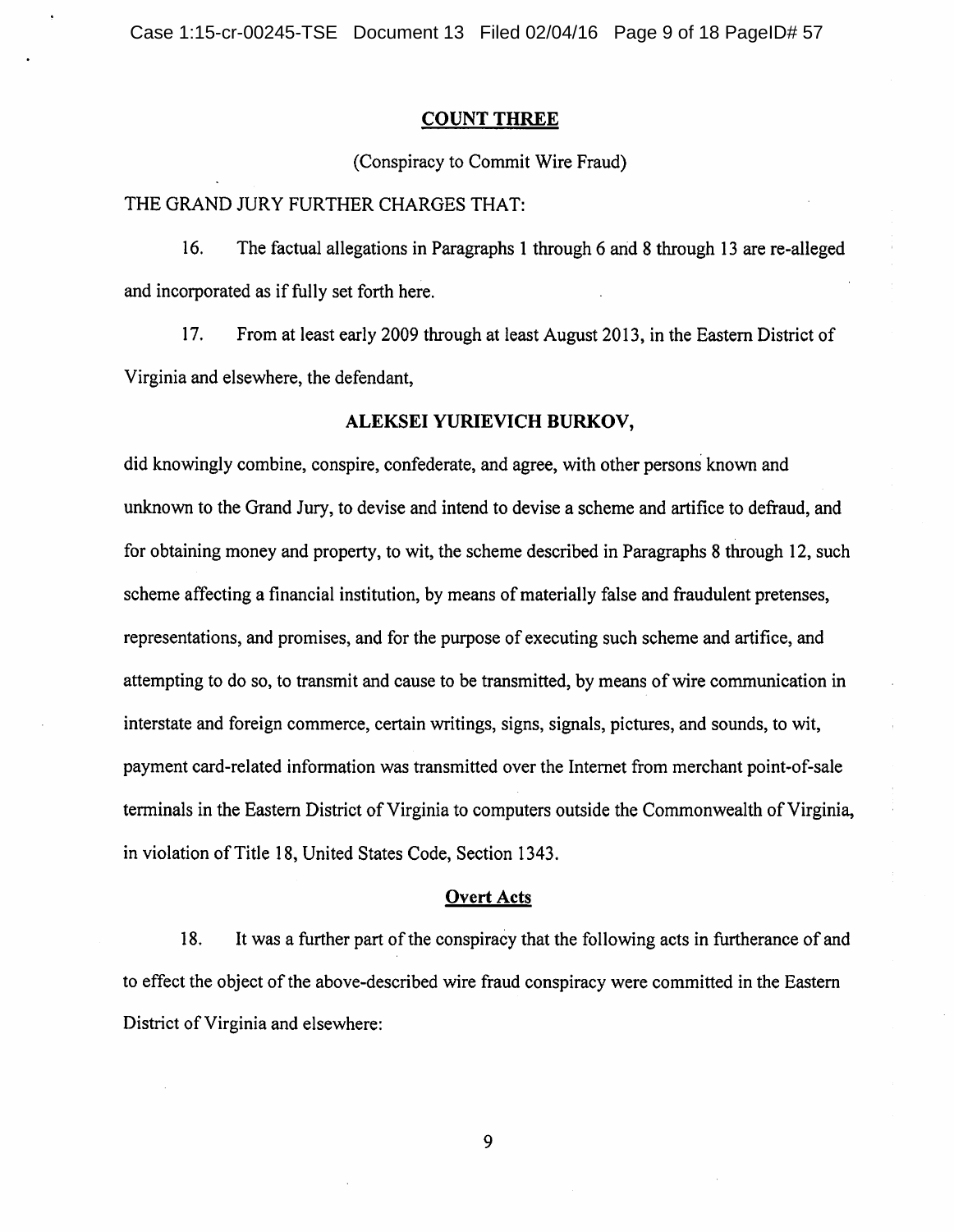On or about November 13, 2011, BURKOV made a posting in a Russiana. language carding forum which advertised the Cardplanet Website as a purvey of "CVV2 Cards" & DUMPS." The posting indicated that prices for "CVV2 Cards" were between \$2.5 and \$10 per card, while the price for "dumps" were between \$12 and \$35.

On or about November 17, 2011, BURKOV made another posting on  $\mathbf{b}$ . another Russian-language carding forum to promote the Cardplanet Website. That posting indicated that Cardplanet used automated billing through WebMoney and Liberty Reserve, had a good selection of cards and dumps, and based prices on market demand.

c. On or about February 3, 2012, a co-conspirator not named as a defendant herein caused a point-of-sale terminal at a fast food restaurant in Richmond, Virginia, in the Eastern District of Virginia, to transmit via the Internet payment card data acquired from the Cardplanet Website to a Company-1 server located outside the Commonwealth of Virginia.

d. On or about March 15, 2013, a co-conspirator not named as a defendant herein caused another point-of-sale terminal at a convenience store in Fredericksburg, Virginia. in the Eastern District of Virginia, to transmit via the Internet payment card data acquired from the Cardplanet Website to a Company-1 server located outside the Commonwealth of Virginia.

On or about December 3, 2013, BURKOV sold stolen data for six credit e. cards to an undercover agent through the Cardplanet Website.

(All in violation of Title 18, United States Code, Section 1349)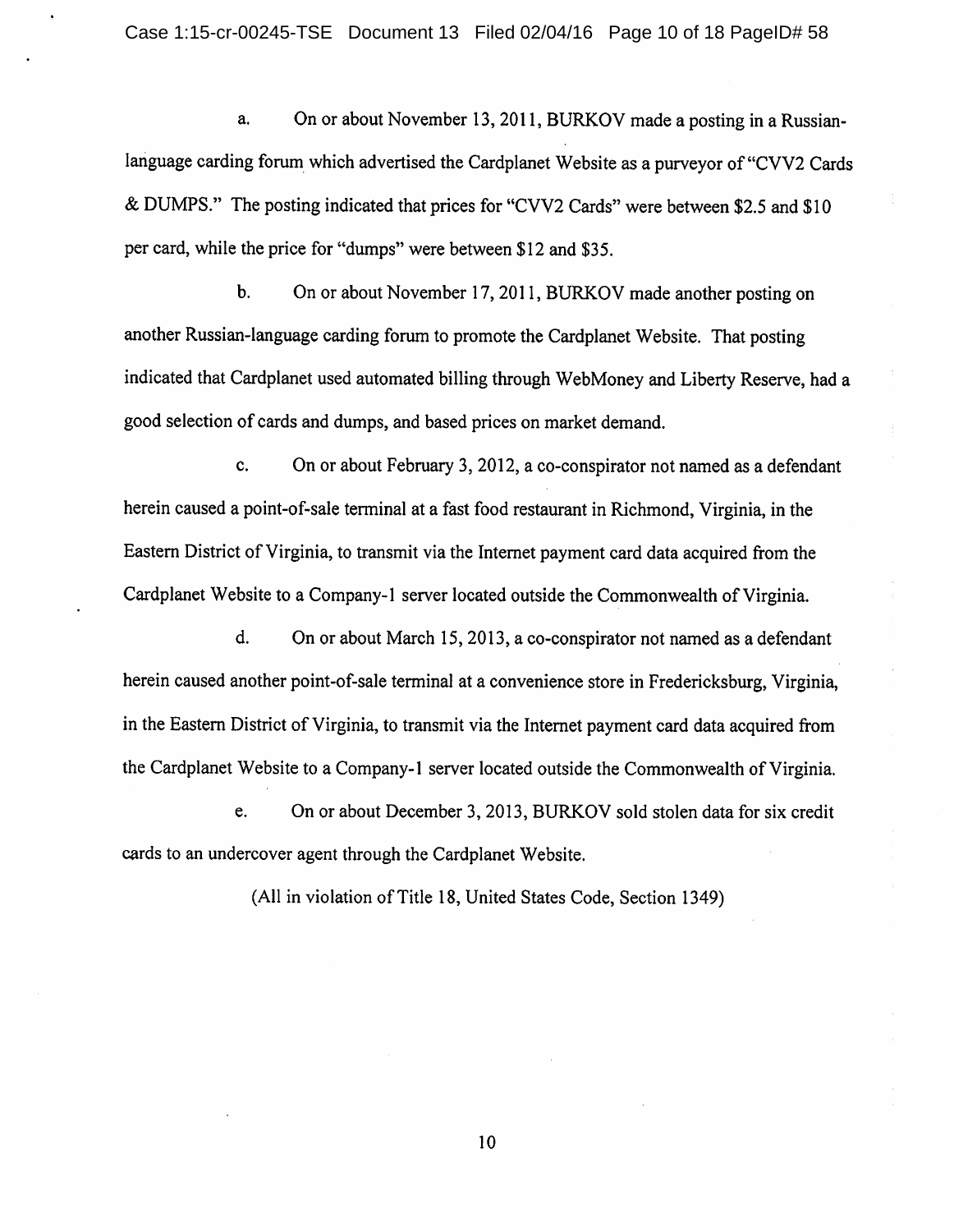## **COUNT FOUR**

# (Wire Fraud)

THE GRAND JURY FURTHER CHARGES THAT:

19. The factual allegations in Paragraphs 1 through 6 and 8 through 13 are re-alleged and incorporated as if fully set forth here.

20. From at least early 2009 through at least August 2013, in the Eastern District of Virginia and elsewhere, the defendant,

#### ALEKSEI YURIEVICH BURKOV,

did knowingly devise and intend to devise a scheme and artifice to defraud, and for obtaining money and property, to wit, the scheme described in Paragraphs 8 to 13, such scheme affecting a financial institution, by means of materially false and fraudulent pretenses, representations, and promises, and for the purpose of executing such scheme and artifice, and attempting to do so, did transmit and cause to be transmitted, by means of wire communication in interstate and foreign commerce, certain writings, signs, signals, pictures, and sounds, to wit, payment card-related information was transmitted via the Internet from merchant point-of-sale terminals in the Eastern District of Virginia to computers outside the Commonwealth of Virginia, in violation of Title 18, United States Code, Section 1343.

(All in violation of Title 18, United States Code, Sections 1343 and 2(a))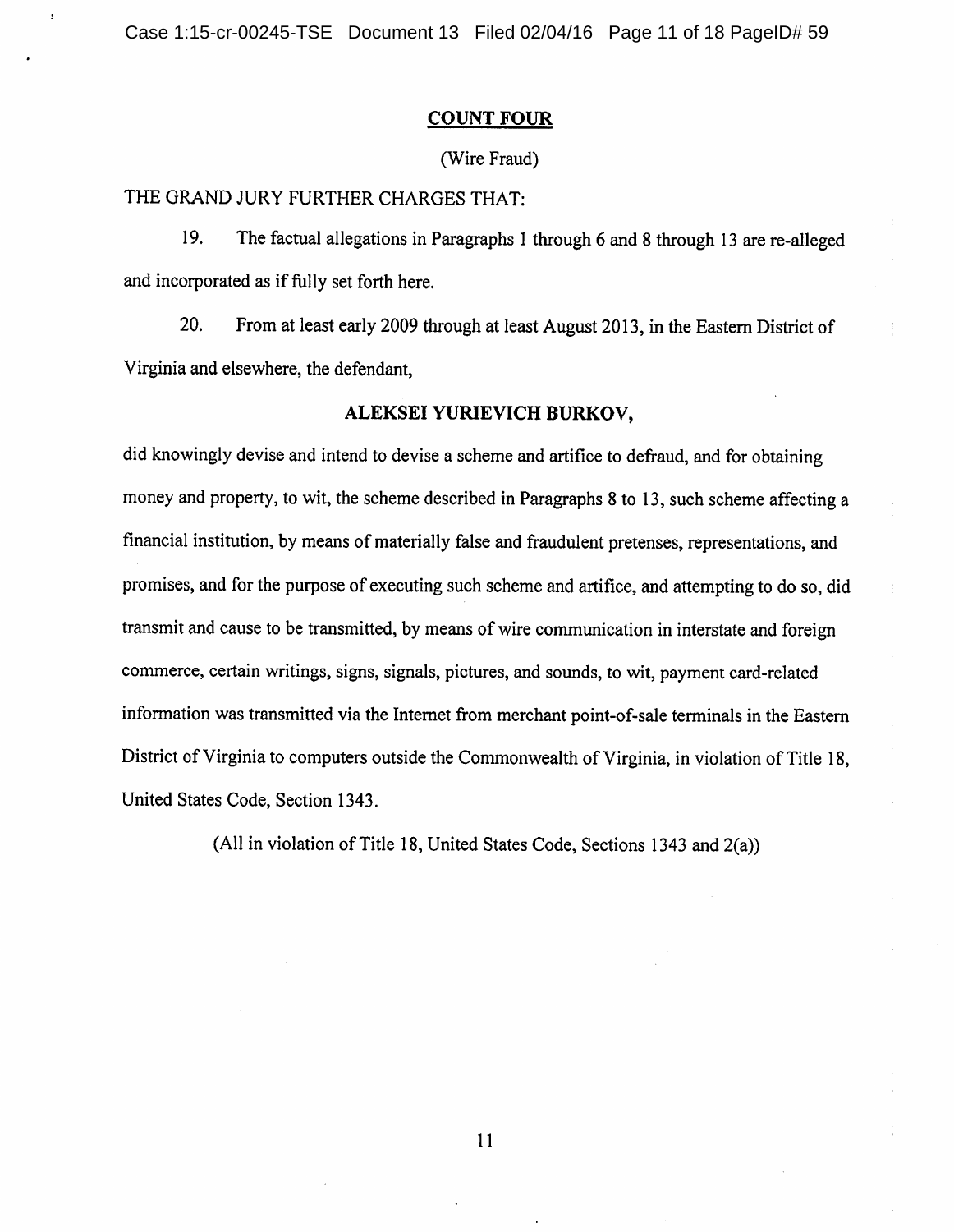## **COUNT FIVE**

(Conspiracy to Commit Access Device Fraud, Identity Theft, Computer Intrusion, Wire Fraud, and Money Laundering)

# THE GRAND JURY FURTHER CHARGES THAT:

 $21.$ The factual allegations in Paragraphs 1 through 6 and 8 through 13 are re-alleged

and incorporated as if fully set forth here.

 $22.$ From at least on or about February 21, 2009, through on or about December 13,

2015, in the Eastern District of Virginia and elsewhere, the defendant,

## ALEKSEI YURIEVICH BURKOV,

did knowingly combine, conspire, confederate, and agree, with other persons known and

unknown to the Grand Jury, to commit a variety of offenses against the United States, including:

- a) To knowingly transfer, possess, and use, without lawful authority, a means of identification of another person, knowing that the means of identification belonged to another actual person, with the intent to commit, and to aid and abet, and in connection with, any unlawful activity that constitutes a violation of Federal law, and that constitutes a felony under any applicable State or local law, where the production, transfer, possession, and use of said means of identification is in and affects interstate and foreign commerce, including the transfer of a document by electronic means, in violation of Title 18, United States Code, Section 1028(a)(7);
- b) To traffic in and use one and more unauthorized access devices during a one-year period, and by such conduct obtain things of value aggregating \$1,000 and more during that period, said use in violation of Title 18, United States Code, Section 1029(a)(2);
- c) To knowingly and with intent to defraud, access a protected computer without authorization and by means of such conduct further the intended fraud and obtain something of value, specifically personal identifying information of others, in violation of Title 18, United States Code, Section 1030(a)(4);
- d) To devise and intend to devise schemes and artifices to defraud, and for obtaining money and property, including the scheme described above in Paragraphs 8 through 12, among others, such schemes affecting financial institutions, by means of materially false and fraudulent pretenses, representations, and promises, and for the purpose of executing such scheme and artifice, and attempting to do so, to transmit and cause to be transmitted, by means of wire communication in interstate and foreign commerce, certain writings, signs, signals, pictures, and sounds, including payment card-related information was transmitted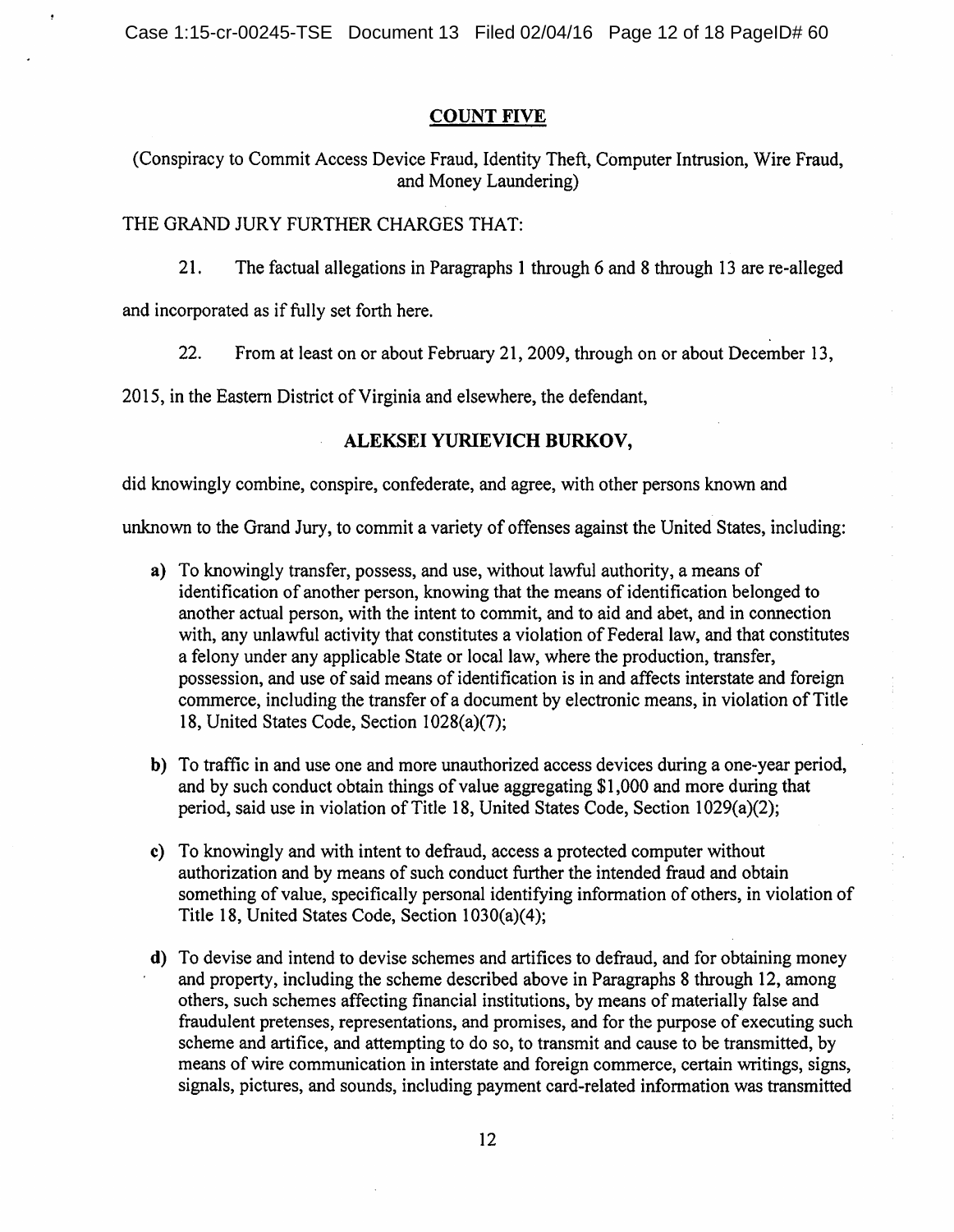over the Internet from merchant point-of-sale terminals in the Eastern District of Virginia to computers outside the Commonwealth of Virginia, in violation of Title 18, United States Code, Section 1343.

e) To conduct or attempt to conduct financial transactions which in fact involved the proceeds of specified unlawful activity within the meaning of 18 U.S.C. § 1956(c)(7), knowing that the property involved in the financial transactions represented the proceeds of some form of unlawful activity, and knowing that the transactions were designed in whole or in part to conceal or disguise the nature, location, source, ownership, or control of the proceeds of specified unlawful activity, in violation of Title 18 United States Code, Section 1956(a)(1)(B).

#### **Manner and Means of the Conspiracy**

23. As part of the conspiracy, BURKOV and his co-conspirators created an online forum (hereafter referred to generically as "the CYBERCRIME FORUM"). The purpose of the CYBERCRIME FORUM was to allow elite cybercriminals to meet in a secure location to plan various cybercrimes, to assist each other in committing cybercrimes, to buy and sell stolen goods and services, including credit card numbers and personal identifying information obtained through illegal computer intrusions, as well as botnets and other malicious software designed for computer hacking, and to assist one another in avoiding detection by law enforcement.

24. It was further part of the conspiracy that BURKOV used the CYBERCRIME FORUM both to advertise and further the unlawful services that he offered, and to locate coconspirators offering unlawful services that BURKOV desired. These advertisements frequently resulted in BURKOV meeting co-conspirators with whom he would conspire to commit the criminal aims of the conspiracy.

25. It was further part of the conspiracy that BURKOV and his co-conspirators monitored and controlled access to the CYBERCRIME FORUM so as to avoid infiltration from law enforcement. In order to join the CYBERCRIME FORUM, an applicant needed to be "vouched" for by three other members who must state the applicant's reputation for cybercrime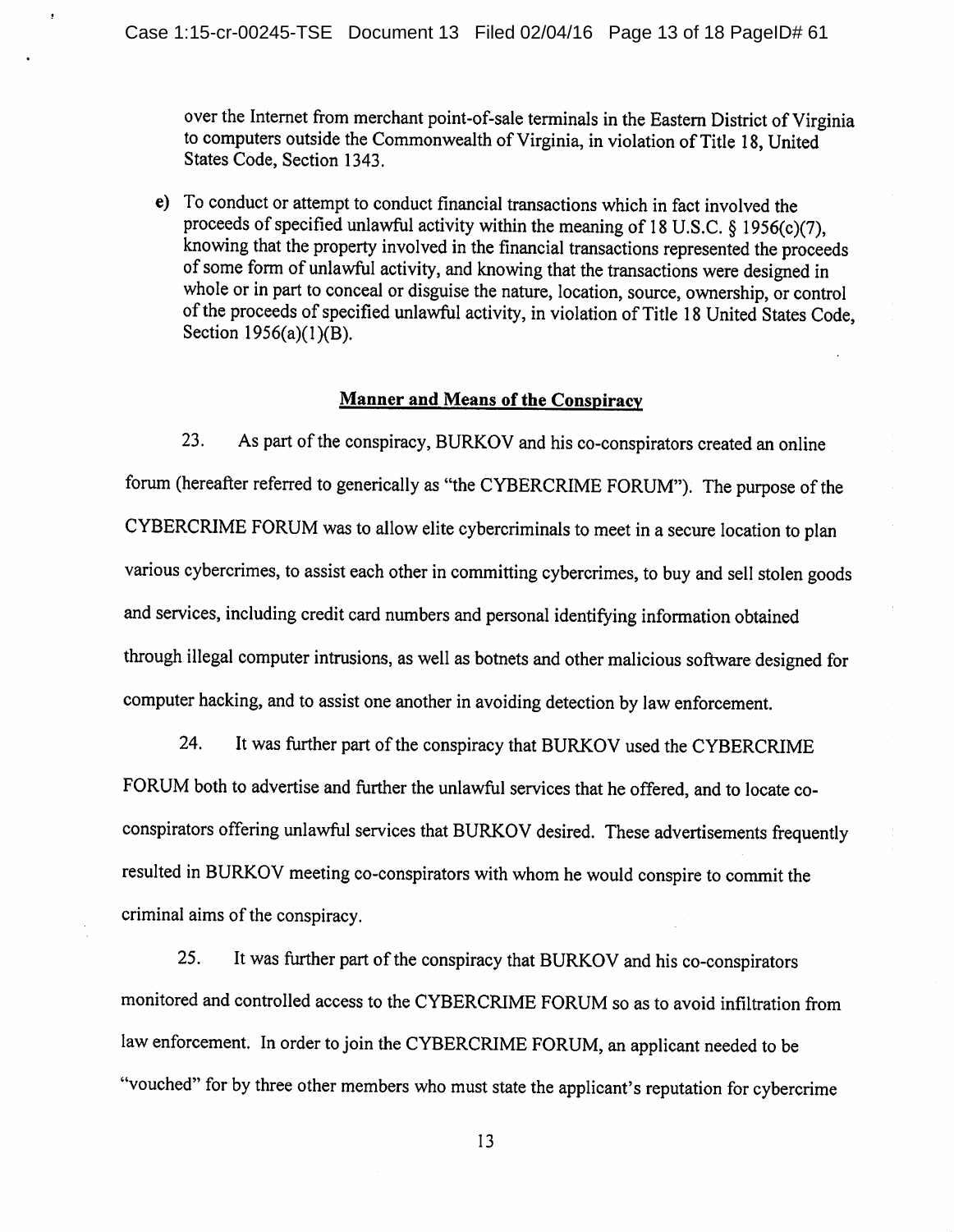and history of committing cybercrime. In addition to having trusted members verify an applicant's membership through other cybercrime forums, the vouching members were required to put up an amount of money, usually approximately \$5,000, as insurance in case the applicant failed to make full payment while conducting business on the CYBERCRIME FORUM. Once these preconditions were met, all members of the CYBERCRIME FORUM were able to vote on whether or not to accept the applicant. Once a member was accepted to the CYBERCRIME FORUM, they were required to register with a "moniker," that is, an anonymous online identity. The CYBERCRIME FORUM members monitored the arrests of its members and removed the access of arrested members, i.e. "banned" them from the CYBERCRIME FORUM, in order to prevent law enforcement from using cooperating forum members to access the CYBERCRIME FORUM.

26. It was further part of the conspiracy that BURKOV and his co-conspirators organized the CYBERCRIME FORUM into numerous sections where members can post comments on different topics. These sections, known as forums, were labeled as follows (translated from Russian):

- **News**  $\bullet$
- Stuff Carding-Drops for Stuff, Online Shopping
- Buying and Selling Cards, Visa, MasterCard, and Amex, Looking up SSN/DOB and other card holder information.
- Real Carding, Documents, Real Plastic, Equipment, Dumps (cashing /sales)
- Banking, Drops, account cashing, bank transfers
- Information Security, programing, intrusion, databases, botnets, Trojans, scripts and exploits.

As indicated by their titles, these forums covered such topics as credit card fraud, money laundering, malware<sup>1</sup>, hacking, and shipping goods. Members of the CYBERCRIME FORUM

<sup>&</sup>lt;sup>1</sup> Malware is malicious computer software created to subvert normal operation or take control of a victim computer.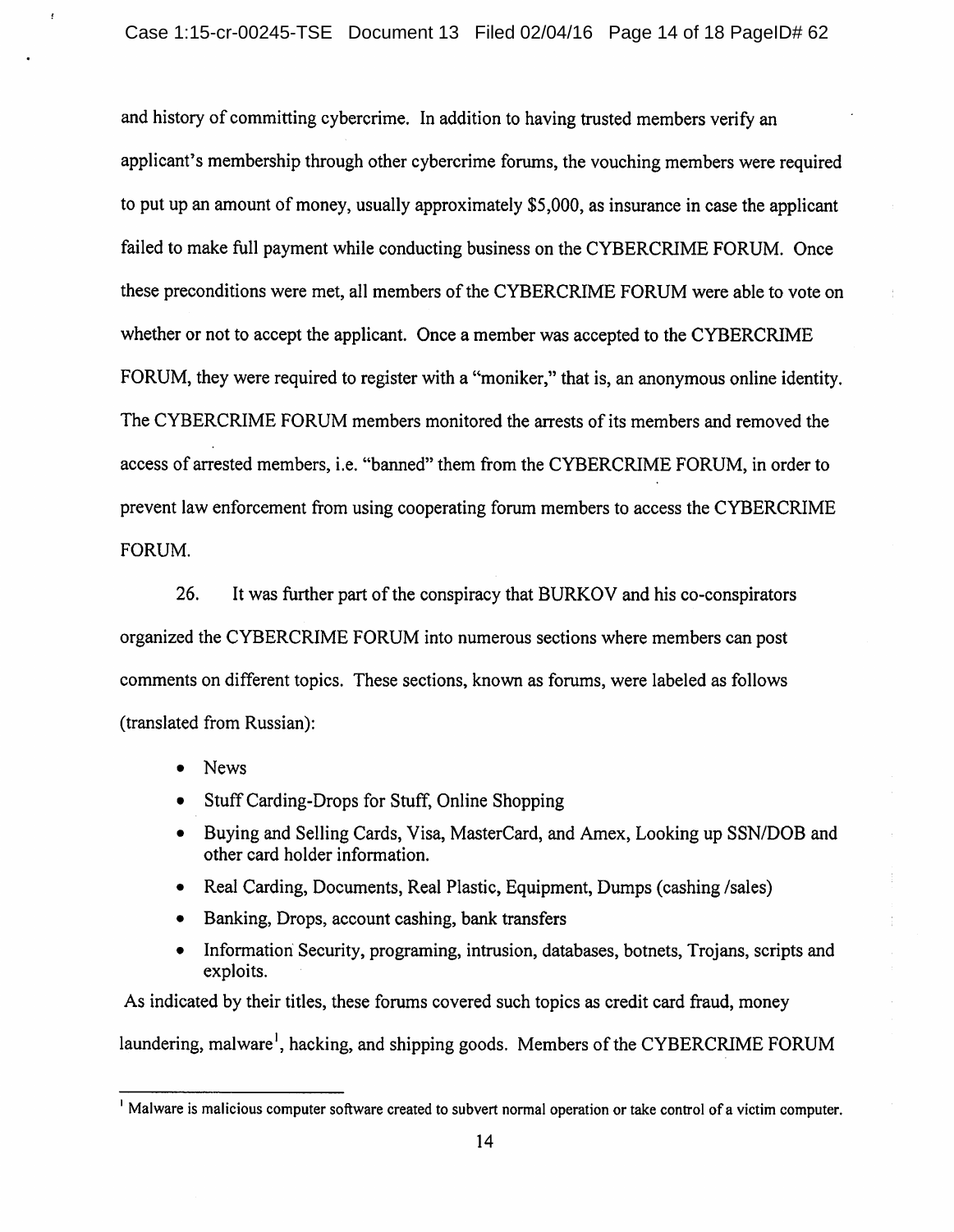could post "threads" to each forum to discuss a designated topic by posting comments to that threat. Examples of some of the posts on the CYBERCRIME FORUM include members soliciting or requesting to purchase stolen credit card data, members advertising data stolen from hacking, members selling malware to be used in computer intrusions, and members offering to launder the proceeds of cybercrime.

#### **Overt Acts**

27. As part of the conspiracy, BURKOV or his co-conspirators committed the following overt acts, among others, in furtherance of and to effect the objects of the conspiracy. These overt acts were committed in the Eastern District of Virginia and elsewhere.

28. On or about February 21, 2009, BURKOV, along with a co-conspirator, launched the CYBERCRIME FORUM.

29. BURKOV, using an online moniker, was active on the CYBERCRIME forum, posting on the site several times per week.

30. On or about November 2011, BURKOV made a posting on the CYBERCRIME FORUM which advertised the Cardplanet Website with the title "Cardplanet.cc CVV2 & Dumps." The posting stated "We are proud to introduce you to the planet of card." The purpose and effect of this posting was to drive traffic to the Cardplanet Website so as to aid and facilitate the illegal aims of the website, as described in Counts 1-4 above. As stated in paragraph 13 above, stolen payment card numbers sold on the Cardplanet website were used to commit fraud within the Eastern District of Virginia. Stolen payment card numbers sold and offered for sale on Cardplanet also included cards belonging to residents of the Eastern District Virginia, and cards issued by Bank-1, a major bank that has its corporate headquarters in McLean, Virginia, in the Eastern District of Virginia.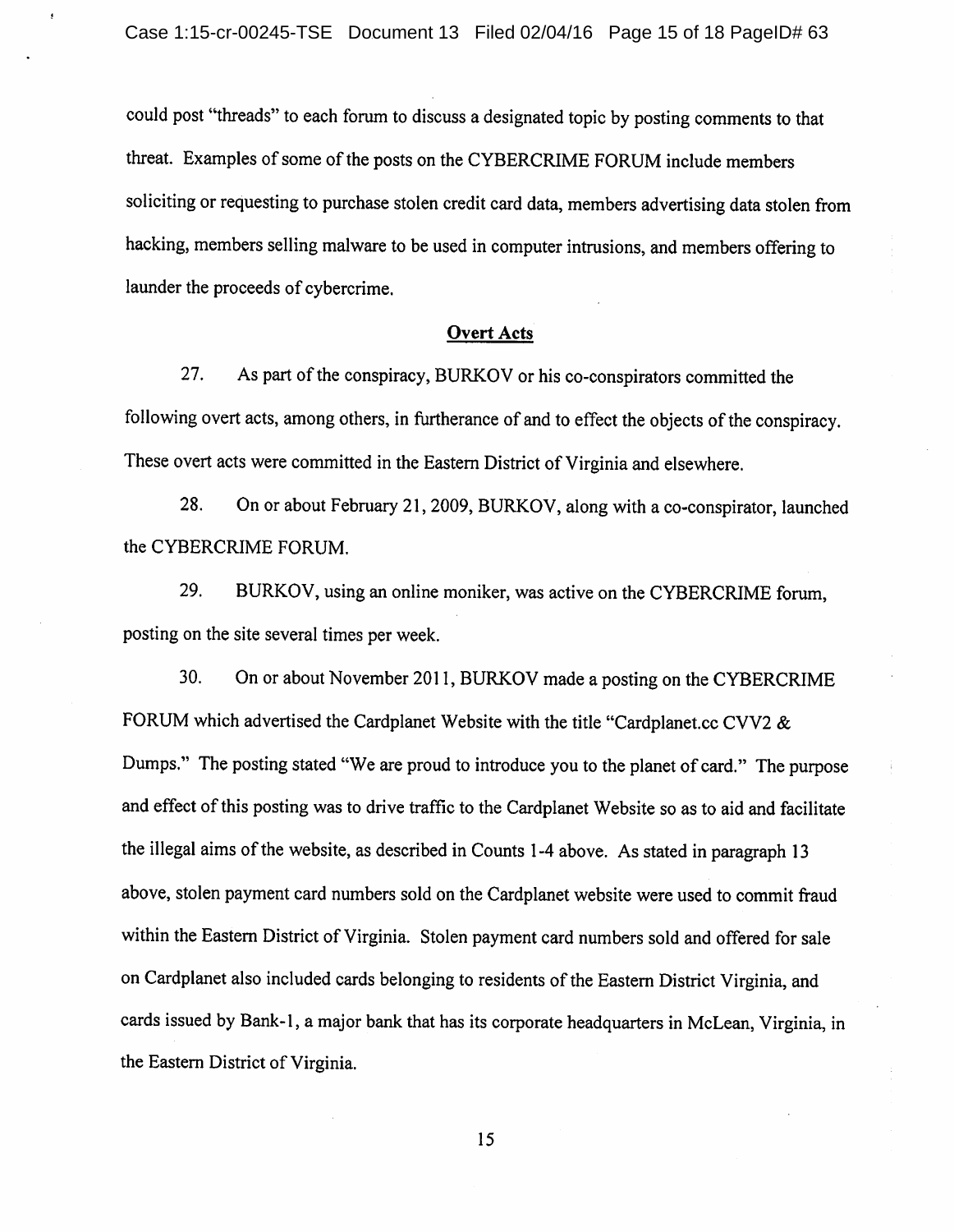$31.$ On or about November 20, 2015, a co-conspirator and member of the CYBERCRIME FORUM posted an advertisement on the CYBERCRIME FORUM indicating that he wished to sell a database containing the names and dates of birth of over 191 million Americans. This database contains the personal information of American citizens residing in the Eastern District of Virginia.

(All in violation of Title 18, United States Code, Section 371)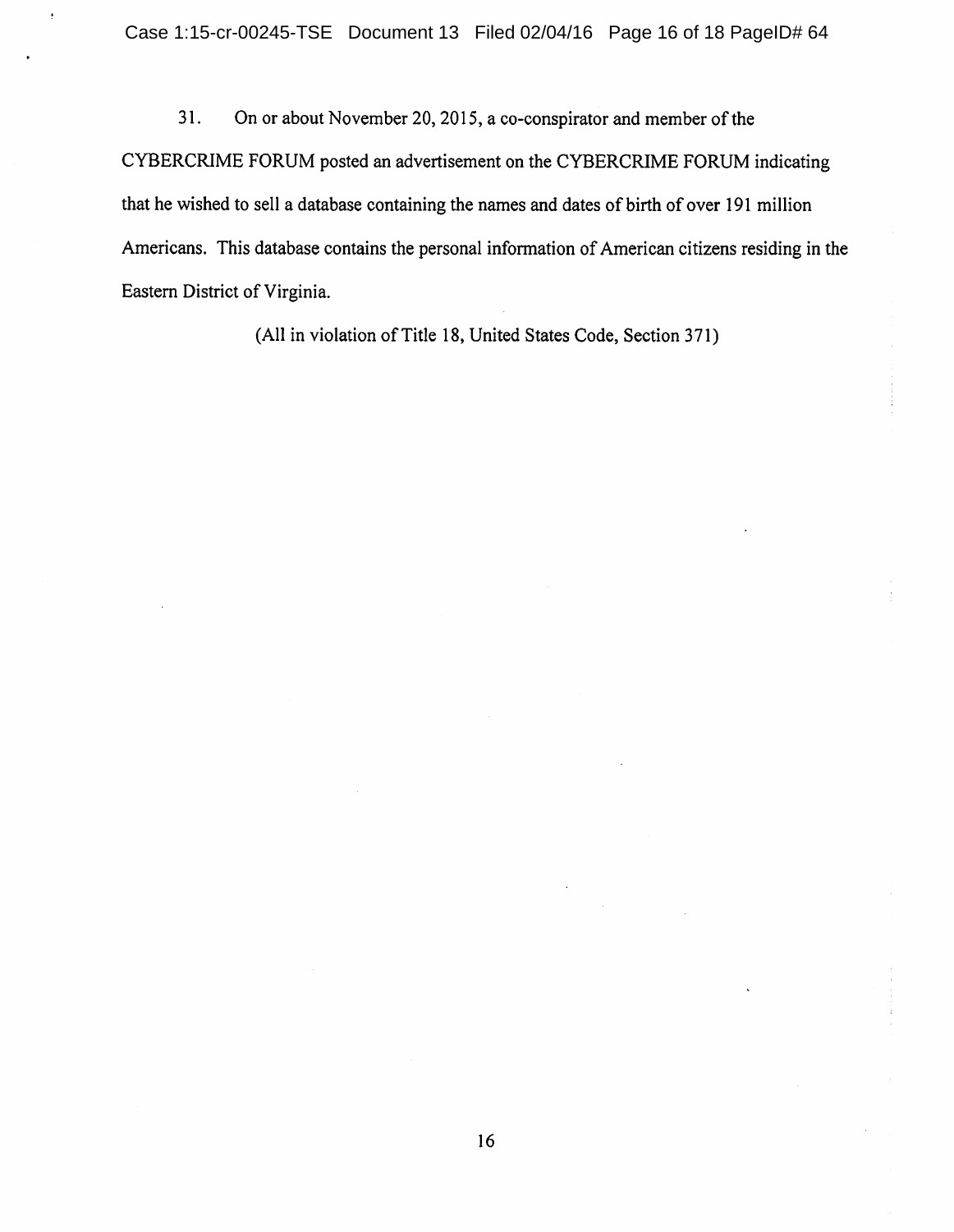Case 1:15-cr-00245-TSE Document 13 Filed 02/04/16 Page 17 of 18 PageID# 65

## **NOTICE OF FORFEITURE**

 $1.$ The factual allegations contained in Counts 1 through 5 of this Indictment are realleged and incorporated by reference for the purpose of alleging forfeiture.

THE GRAND JURY HEREBY FINDS THAT:

 $2.$ There is probable cause that the property described in this NOTICE OF

FORFEITURE is subject to forfeiture pursuant to the statutes described herein.

 $3.$ The defendant is hereby notified, pursuant to Fed.R.Crim.P. 32.2(a), that upon conviction of the offense set forth in Count 1 of this Indictment, the defendant,

## ALEKSEI YURIEVICH BURKOV,

shall forfeit to the United States of America, pursuant to Title 18, United States Code, Section 982(a)(2)(B), and Title 28, United States Code, Section 2461(c), any property, real or personal, involved in such violation, or any property traceable to such property; and pursuant to Title 18, United States Code, Section 1029(c)(1)(C), any personal property used or intended to be used to commit the offense described in Count I of this Indictment. Specifically, the United States seeks forfeiture of:

- a sum of money equal to at least \$21,400,000 in United States currency, a. representing or traceable to the gross receipts obtained as a result of such violation: and
- $\mathbf b$ . the domain name Cardplanet.cc.

 $4.$ Upon conviction of the offense set forth in Count 2 of this Indictment, the defendant.

#### ALEKSEI YURIEVICH BURKOV.

shall forfeit to the United States of America, pursuant to Title 18, United States Code, Sections 981(a)(1)(C), and Title 28, United States Code, Section 2461(c), any property, real or personal. constituting, or derived from, proceeds traceable to such violation. Specifically, the United